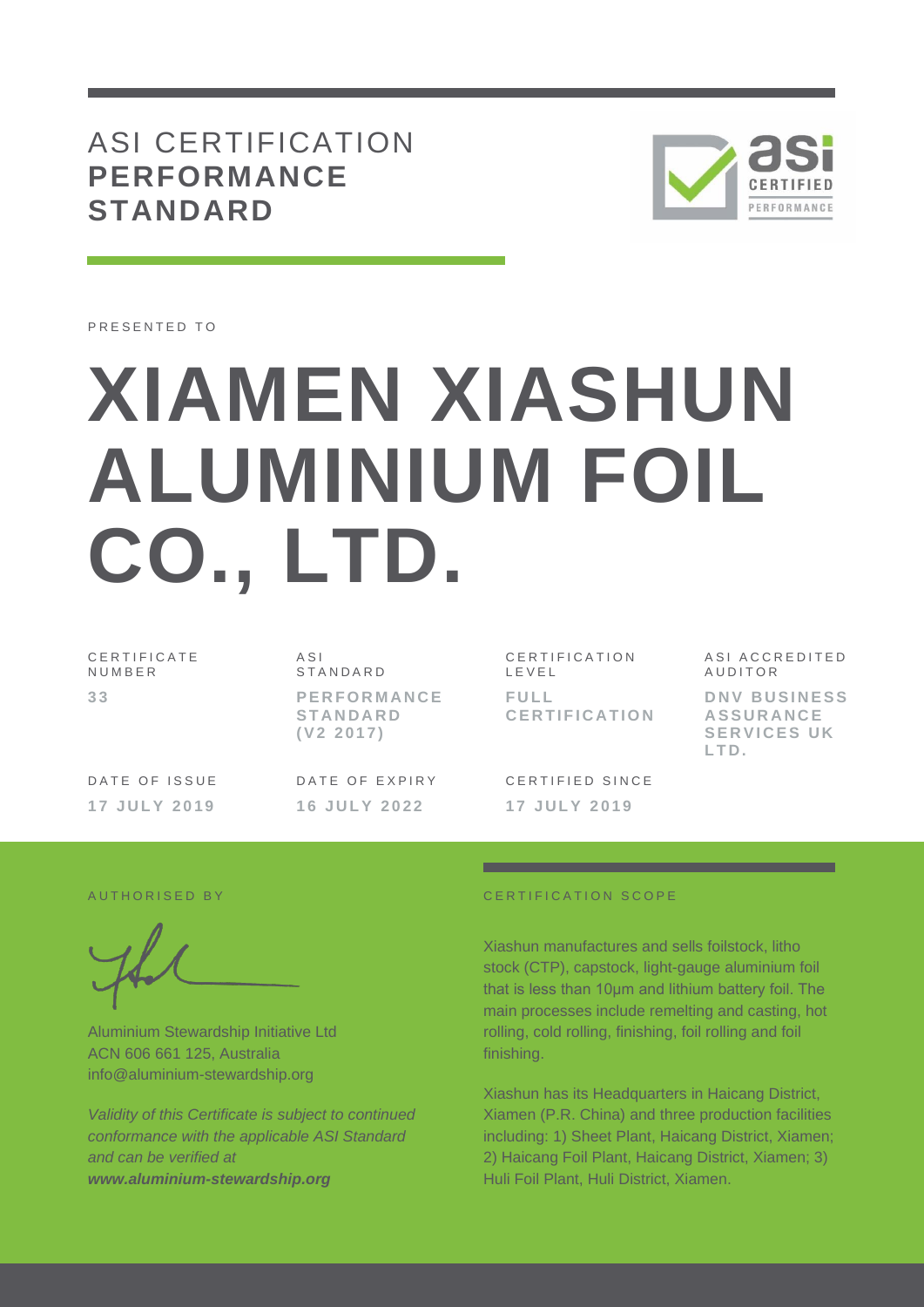# SUMMARY AUDIT REPORT **PERFORMANCE STANDARD**

### **OVERVIEW**

| MEMBER NAME                | Xiamen Xiashun Aluminium Foil Co., Ltd.                                                                                                                                                                                                                                                                                                                                       |  |  |
|----------------------------|-------------------------------------------------------------------------------------------------------------------------------------------------------------------------------------------------------------------------------------------------------------------------------------------------------------------------------------------------------------------------------|--|--|
| ENTITY NAME                | Xiamen Xiashun Aluminium Foil Co., Ltd.                                                                                                                                                                                                                                                                                                                                       |  |  |
| CERTIFICATION<br>SCOPE     | Xiashun manufactures and sells foilstock, litho stock (CTP), capstock, light-<br>gauge aluminium foil that is less than 10um and lithium battery foil. The main<br>processes include remelting and casting, hot rolling, cold rolling, finishing,<br>foil rolling and foil finishing.                                                                                         |  |  |
|                            | Xiashun has its Headquarters in Haicang District, Xiamen (P.R. China) and<br>three production facilities including: 1) Sheet Plant, Haicang District, Xiamen;<br>2) Haicang Foil Plant, Haicang District, Xiamen; 3) Huli Foil Plant, Huli<br>District, Xiamen.                                                                                                               |  |  |
| SUPPLY CHAIN<br>ACTIVITIES | Aluminium Re-melting/Refining                                                                                                                                                                                                                                                                                                                                                 |  |  |
|                            | Casthouses                                                                                                                                                                                                                                                                                                                                                                    |  |  |
|                            | Semi-Fabrication                                                                                                                                                                                                                                                                                                                                                              |  |  |
| ASI STANDARD               | <b>Performance Standard V2</b>                                                                                                                                                                                                                                                                                                                                                |  |  |
| AUDIT TYPE                 | Initial Certification Audit (24 - 26 April 2019)                                                                                                                                                                                                                                                                                                                              |  |  |
|                            | Surveillance Audit (9 - 12 August 2021)                                                                                                                                                                                                                                                                                                                                       |  |  |
| AUDIT FIRM                 | DNV Business Assurance Services UK Ltd.                                                                                                                                                                                                                                                                                                                                       |  |  |
| AUDIT DATE                 | 24 - 26 April 2019 (Initial Certification Audit)                                                                                                                                                                                                                                                                                                                              |  |  |
|                            | 9 - 12 August 2021 (Surveillance Audit)                                                                                                                                                                                                                                                                                                                                       |  |  |
| AUDIT REPORT               | 20 May 2019 (Initial Certification Audit)                                                                                                                                                                                                                                                                                                                                     |  |  |
| SUBMISSION                 | 28 August 2021 (Surveillance Audit)<br>۰                                                                                                                                                                                                                                                                                                                                      |  |  |
| AUDIT SCOPE                | Initial Certification Audit (24 - 26 April 2019)<br>Xiashun manufactures and sells foilstock, litho stock (CTP), light-gauge<br>aluminium foil that is less than 10um and lithium battery foil. The main<br>processes include remelting and casting, hot rolling, cold rolling and<br>finishing, at the Head Office, Haicang Foil Plant, Huli Foil Plant, and Sheet<br>Plant. |  |  |

<u> 1989 - Johann Barnett, mars et al. 1989 - Anna ann an t-</u>

Supply chain activities included in the audit scope: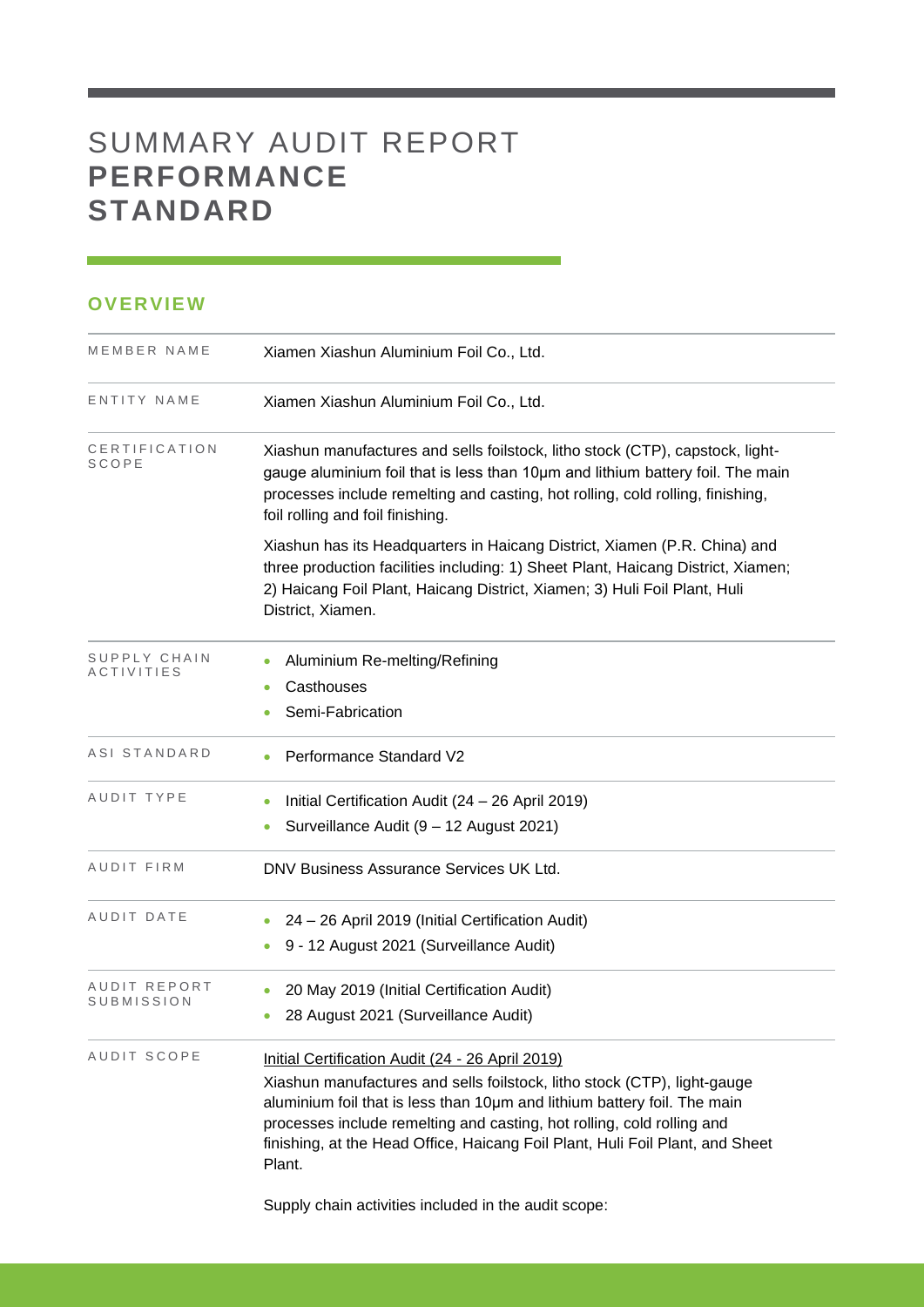|  |  | Aluminium Re-melting/Refining |
|--|--|-------------------------------|
|--|--|-------------------------------|

- Casthouses
- Semi-Fabrication

All relevant criteria in the ASI Performance Standard were included in the audit scope.

#### Surveillance Audit (9 - 12 August 2021)

The audit scope included the remelting, casting, hot rolling, cold rolling, and finishing (foilstock, litho stock (CTP), capstock) and foil rolling and finishing (light-gauge aluminium foil that is less than 10μm and lithium battery foil) at the Head Office, Haicang Foil Plant, Huli Foil Plant, and Sheet Plant.

Supply chain activities included in the audit scope:

- Aluminium Re-melting/Refining
- Casthouses
- Semi-Fabrication

All relevant criteria in the ASI Performance Standard were included in the audit scope.

| AUDIT<br>OUTCOME                           | Certification                                                                                                                                                                                                                                                                                                                                                                                                                                                                                                                                                                                                                       |
|--------------------------------------------|-------------------------------------------------------------------------------------------------------------------------------------------------------------------------------------------------------------------------------------------------------------------------------------------------------------------------------------------------------------------------------------------------------------------------------------------------------------------------------------------------------------------------------------------------------------------------------------------------------------------------------------|
| AUDIT<br>METHODOLOGY<br><b>DECLARATION</b> | The Auditors confirm that:<br>The information provided by the Entity is true and accurate to the best<br>knowledge of the Auditor(s) preparing this report.<br>The findings are based on verified Objective Evidence relevant to the<br>M<br>time period for the Audit, traceable and unambiguous.<br>The Audit Scope and audit methodology are sufficient to establish<br>confidence that the findings are indicative of the performance of the<br>Entity's defined Certification Scope.<br>The Auditor(s) have acted in a manner deemed ethical, truthful, accurate<br>$\blacksquare$<br>professional, independent and objective. |
| CERTIFICATION<br>PERIOD                    | 17 July 2019 - 16 July 2022                                                                                                                                                                                                                                                                                                                                                                                                                                                                                                                                                                                                         |
| NEXT AUDIT<br>TYPE                         | <b>Re-Certification Audit</b>                                                                                                                                                                                                                                                                                                                                                                                                                                                                                                                                                                                                       |
| NEXT AUDIT<br><b>DUE DATE</b>              | 16 July 2022                                                                                                                                                                                                                                                                                                                                                                                                                                                                                                                                                                                                                        |
| CERTIFICATE<br>NUMBER                      | 33                                                                                                                                                                                                                                                                                                                                                                                                                                                                                                                                                                                                                                  |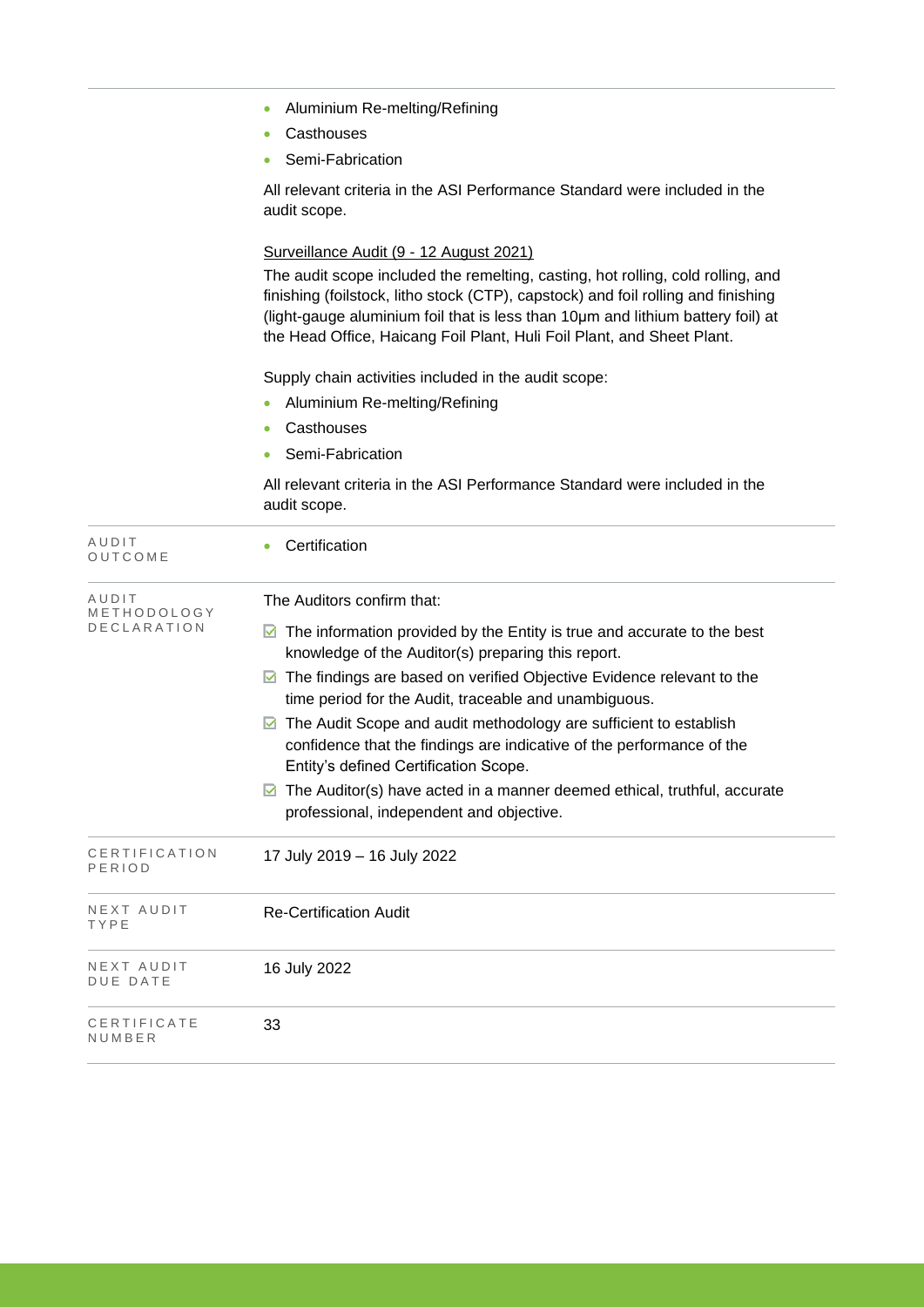## **SUMMARY OF FINDINGS**

| <b>CRITERION</b>                                                                 | RATING      | COMMENT                                                                                                                                                                                                                                                                                                                                                                                                                                                                                       |  |
|----------------------------------------------------------------------------------|-------------|-----------------------------------------------------------------------------------------------------------------------------------------------------------------------------------------------------------------------------------------------------------------------------------------------------------------------------------------------------------------------------------------------------------------------------------------------------------------------------------------------|--|
| PRINCIPLE 1 BUSINESS INTEGRITY                                                   |             |                                                                                                                                                                                                                                                                                                                                                                                                                                                                                               |  |
| 1.1 Legal Compliance                                                             | Conformance | Xiamen Xiashun Aluminium Foil Co., Ltd. has<br>developed and implemented policies, systems,<br>procedures and processes to conform to the<br>legal compliance requirements in the ASI<br>Performance Standard. There have been no<br>fines or requests for corrective actions from the<br>government agencies and other stakeholders in<br>the past two years. Xiamen Xiashun conducts<br>the compliance evaluation on an annual basis.<br>Per the latest evaluation, no violation was found. |  |
| 1.2 Anti-Corruption                                                              | Conformance | Policies and processes to identify and prevent<br>Corruption are well implemented and trained.<br>The Entity works against Corruption in all its<br>forms, including Extortion and Bribery,<br>consistent with Applicable Law and prevailing<br>international standards. The whistle-blowing<br>channels are available to all interested parties. 4<br>cases were received in 2019, no cases in 2020<br>and 2021.                                                                             |  |
| 1.3 Code of Conduct                                                              | Conformance | A Code of Conduct which covers social and<br>governance principles is established. The<br>policies and the associated management<br>procedures against ISO 14001 and ISO 45001<br>cover the implementation of management<br>requirements on environment and occupational<br>health and safety. The Code of Conduct is<br>available for all interested stakeholders on the<br>official website of the Entity at:<br>http://www.xiashun.com/envpubfile/ASI8.pdf                                 |  |
| PRINCIPLE 2 POLICY & MANAGEMENT                                                  |             |                                                                                                                                                                                                                                                                                                                                                                                                                                                                                               |  |
| 2.1a Environmental, Social, and<br>Governance Policy (implement and<br>maintain) | Conformance | The management Policies are consistent with<br>the environmental, social, and governance<br>practices, and published on the Entity's official<br>website at:<br>http://www.xiashun.com/envpubfile/ASI1.pdf                                                                                                                                                                                                                                                                                    |  |
| 2.1b Environmental, Social, and<br>Governance Policy (senior<br>management)      | Conformance | Senior management demonstrates commitment<br>to the implemented Policies, endorsement and<br>support to provide sufficient resources for<br>regular review of policies, meeting ASI<br>Performance Standard requirements.                                                                                                                                                                                                                                                                     |  |
| 2.1c Environmental, Social, and<br>Governance Policy (communication)             | Conformance | The Policies are available for internal and<br>external stakeholders by training, publishing on                                                                                                                                                                                                                                                                                                                                                                                               |  |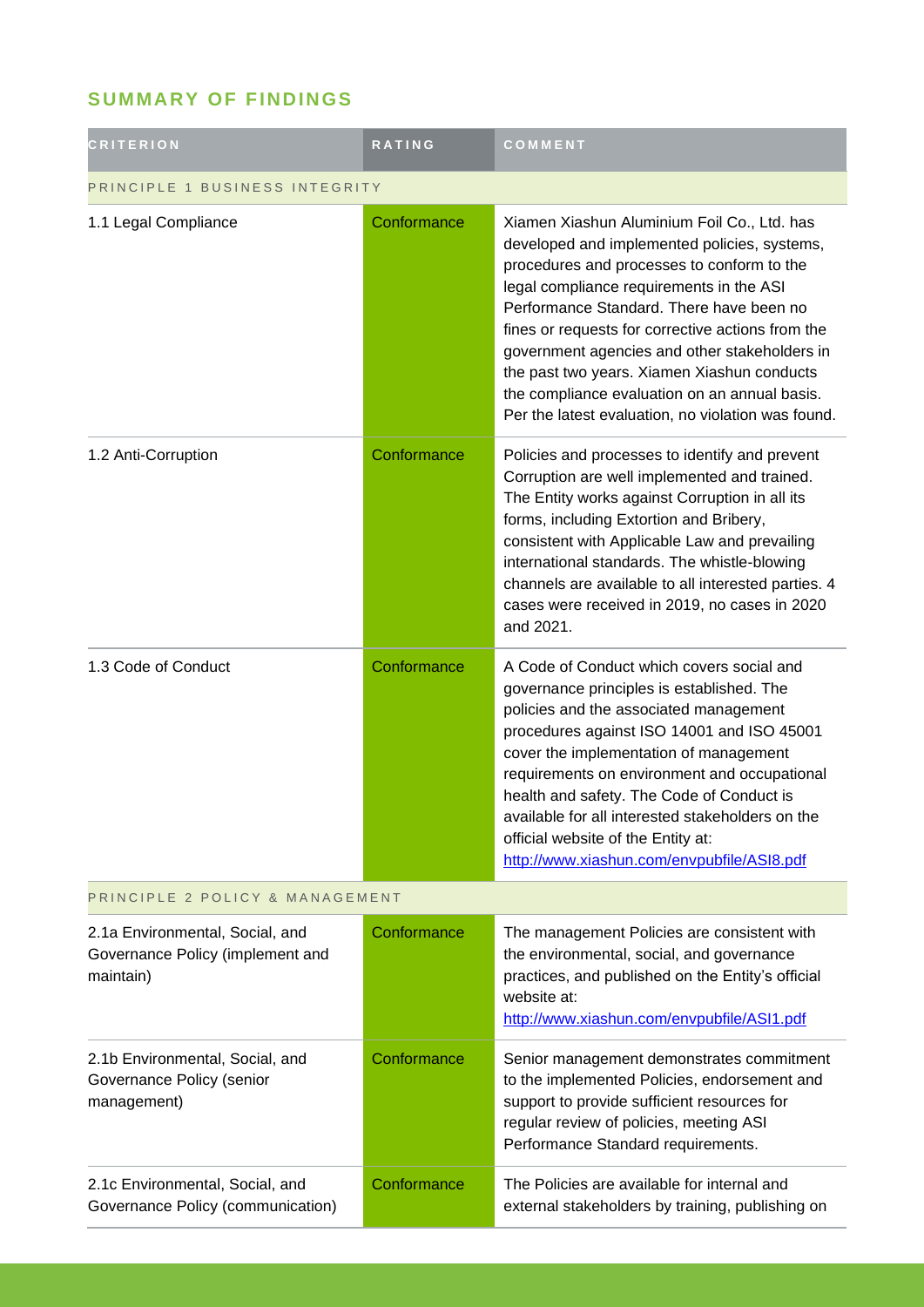| <b>CRITERION</b>                                                       | <b>RATING</b> | COMMENT                                                                                                                                                                                                                                                                                                                                                                                                                                                                                                                                                                                                                                                                          |
|------------------------------------------------------------------------|---------------|----------------------------------------------------------------------------------------------------------------------------------------------------------------------------------------------------------------------------------------------------------------------------------------------------------------------------------------------------------------------------------------------------------------------------------------------------------------------------------------------------------------------------------------------------------------------------------------------------------------------------------------------------------------------------------|
|                                                                        |               | website and posts on-site. More detailed<br>information, please see:<br>http://www.xiashun.com/envpubfile/ASI1.pdf<br>For internal communication, the Entity uses the<br>WeChat to publish all contents on ASI to all<br>employees.                                                                                                                                                                                                                                                                                                                                                                                                                                              |
| 2.2 Leadership                                                         | Conformance   | A senior Management Representative has been<br>nominated. The responsibility and authority of<br>each department and key roles are defined to<br>implement the ASI Performance Standard.                                                                                                                                                                                                                                                                                                                                                                                                                                                                                         |
| 2.3a Environmental and Social<br>Management Systems<br>(environmental) | Conformance   | Xiamen Xiashun Aluminium Foil Co., Ltd. has<br>implemented and documented an Environmental<br>Management System and holds a valid ISO<br>14001:2015 certificate. The Certification Scope<br>is Manufacture and Sales of Aluminium and<br>Aluminium-Alloy Foil and Sheet, and covers the<br>Haicang Foil Plant, Huli Foil Plant and Sheet<br>Plant production facilities. The latest ISO<br>14001:2015 audit was conducted by DNV GL on<br>April 19-23, 2021. No major non-conformances<br>were issued on the EMS and the Entity is<br>actively analyzing the root causes of 10 minor<br>non-conformances raised in the last audit and<br>taking the required corrective actions. |
| 2.3b Environmental and Social<br>Management Systems (social)           | Conformance   | A documented Social Management Systems is<br>established and implemented, covers the<br>Haicang Foil Plant, Huli Foil Plant and Sheet<br>Plant production facilities. The Entity obtains the<br>ISO 45001:2018 certification, the latest audit<br>was conducted on April 19-23, 2021, no major<br>non-conformance was raised, 9 minor non-<br>conformance. The Entity analyzed the root<br>cause, established and implemented the<br>associated corrective actions upon them.                                                                                                                                                                                                    |
| 2.4 Responsible Sourcing                                               | Conformance   | The Purchasing Policy is communicated to all<br>suppliers and contractors and covers the<br>environmental, social and governance aspects<br>towards the suppliers based on the ASI<br>Performance Standard. Please see the<br>responsible purchasing policy:<br>http://www.xiashun.com/envpubfile/ASI1.pdf                                                                                                                                                                                                                                                                                                                                                                       |
| 2.5 Impact Assessments                                                 | Conformance   | Environmental, social, cultural and Human<br>Rights Impact Assessments are well<br>implemented at various departments. The<br>identified risks on social, environment, OH&S<br>and governance are assessed. The latest                                                                                                                                                                                                                                                                                                                                                                                                                                                           |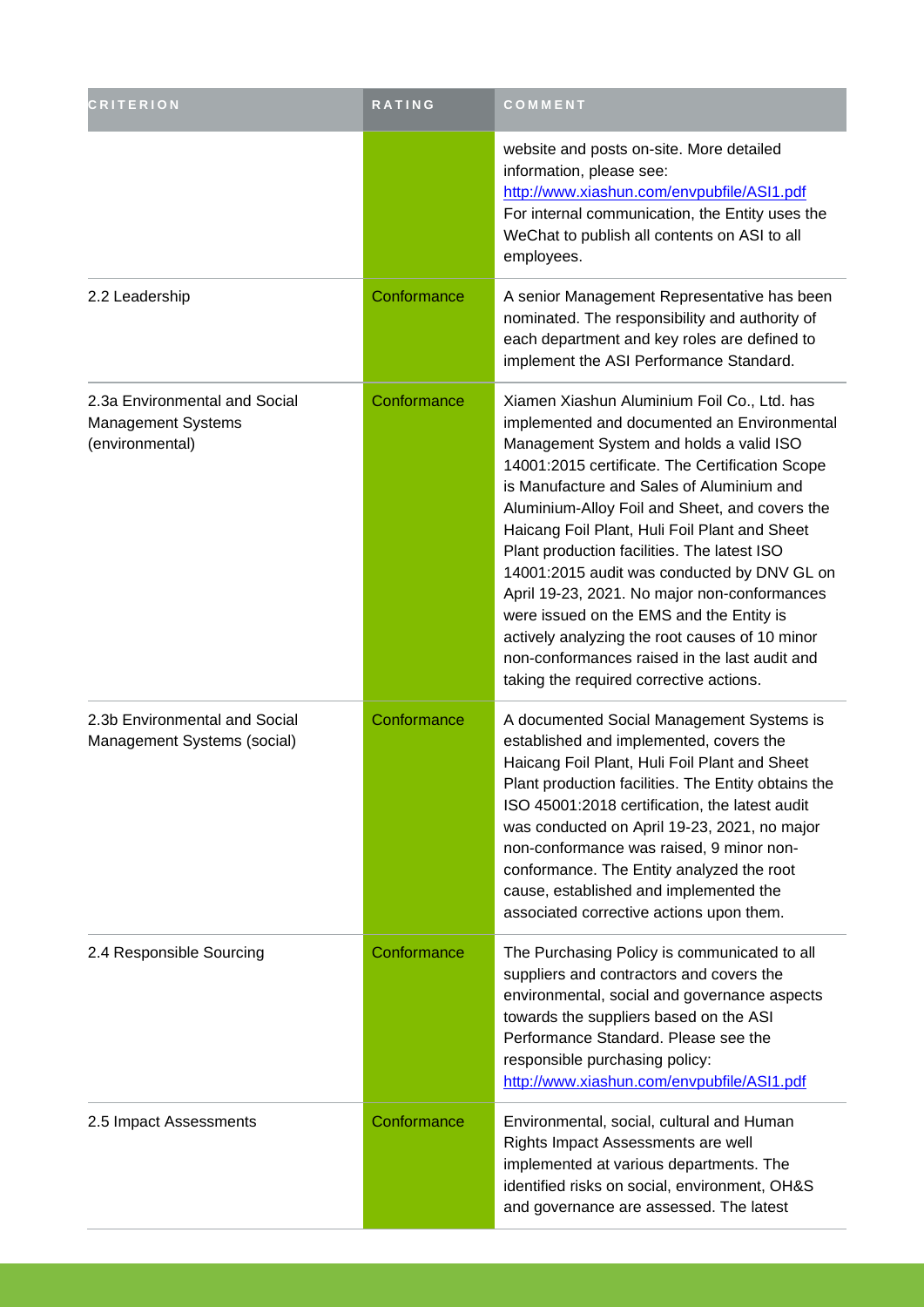| <b>CRITERION</b>                                              | <b>RATING</b>  | COMMENT                                                                                                                                                                                                                                                                                                                                                                                                                                |
|---------------------------------------------------------------|----------------|----------------------------------------------------------------------------------------------------------------------------------------------------------------------------------------------------------------------------------------------------------------------------------------------------------------------------------------------------------------------------------------------------------------------------------------|
|                                                               |                | Impact Assessment on Human Rights, Labour<br>Rights, and Governance was conducted in July<br>2021. The control measures for the identified<br>risks are defined and implemented. There has<br>not been any new projects or major changes<br>since the Entity became an ASI Member.                                                                                                                                                     |
| 2.6 Emergency Response Plan                                   | Conformance    | In collaboration with potentially affected<br>stakeholder groups, the Emergency Response<br>Plans on Human Rights, Labor Rights,<br>Environment, Occupational Health and Safety<br>are established, well implemented and trained.                                                                                                                                                                                                      |
| 2.7 Mergers and Acquisitions                                  | Conformance    | A procedure is established for mergers and<br>acquisitions, but no such activity has happened<br>since the ASI Management System started to<br>operate in 2018.                                                                                                                                                                                                                                                                        |
| 2.8 Closure, Decommissioning and<br><b>Divestment</b>         | Conformance    | A procedure for closure, decommissioning and<br>divestment is established in accordance to the<br>requirement of ASI Performance Standard. But<br>no such case has happened since the ASI<br>Management System started to operate in 2018.                                                                                                                                                                                             |
| PRINCIPLE 3 TRANSPARENCY                                      |                |                                                                                                                                                                                                                                                                                                                                                                                                                                        |
| 3.1 Sustainability Reporting                                  | Conformance    | The annual Sustainability Report for the year of<br>2020 includes the information on the Entity's<br>management practices and performance on<br>company governance, impact on environment,<br>human rights, the labor rights including<br>occupational health & safety. The annual<br>Sustainability Report for the year of 2020 is<br>published on the official website of the Entity:<br>http://www.xiashun.com/envpubfile/ASI12.pdf |
| 3.2 Non-compliance and liabilities                            | Conformance    | There were no non-compliance or liabilities<br>recorded in the Sustainability Report in 2020.<br>Per the official websites of the relevant<br>government agencies and non-government<br>organizations (NGOs), no such case was raised<br>by the government agencies.                                                                                                                                                                   |
| 3.3a Payments to governments (legal<br>and contractual)       | Conformance    | As per the financial audit report, reviewed by a<br>third party on May 17, 2021, the payments to<br>government by the Entity are only those legally<br>required; and there were no other payments.                                                                                                                                                                                                                                     |
| 3.3b Payments to governments<br>(disclosure - bauxite mining) | Not Applicable | This Criterion is not applicable to the Entity's<br>Certification Scope.                                                                                                                                                                                                                                                                                                                                                               |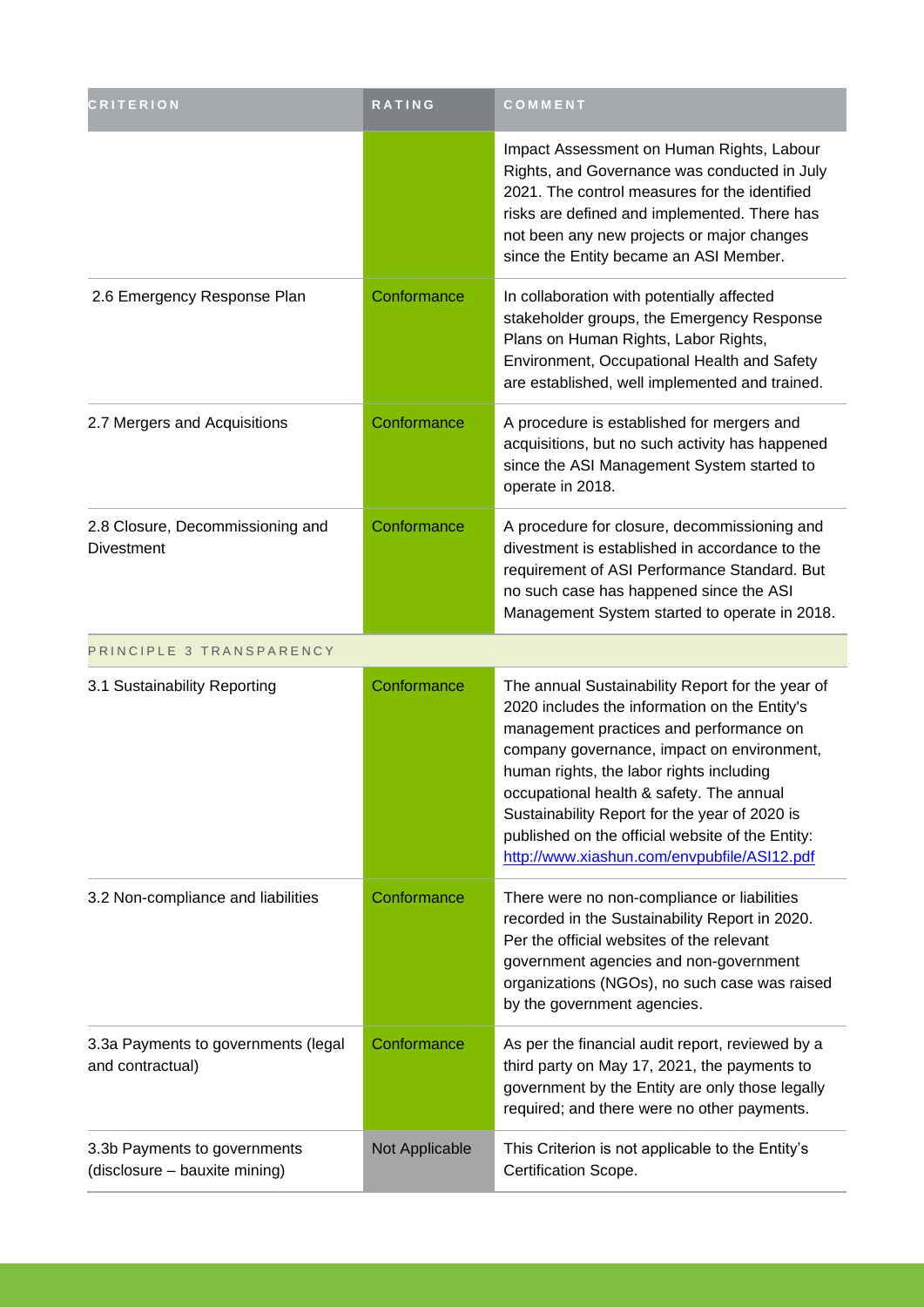| <b>CRITERION</b>                                                          | <b>RATING</b>                    | COMMENT                                                                                                                                                                                                                                                                                                                                        |
|---------------------------------------------------------------------------|----------------------------------|------------------------------------------------------------------------------------------------------------------------------------------------------------------------------------------------------------------------------------------------------------------------------------------------------------------------------------------------|
| 3.4 Stakeholder complaints,<br>grievances and requests for<br>information | Conformance                      | Internal and external Whistle-blowing/<br>Complaint/Grievance mechanism exist (e.g.<br>whistle blower hotlines, mail address,<br>suggestion box).<br>http://www.xiashun.com/envpubfile/ASI1.pdf                                                                                                                                                |
| PRINCIPLE 4 MATERIAL STEWARDSHIP                                          |                                  |                                                                                                                                                                                                                                                                                                                                                |
| 4.1a Environmental Life Cycle<br>Assessment (life cycle impacts)          | Conformance                      | The Environmental Life Cycle Assessment is<br>conducted. The assessment covers aluminium<br>foils and sheets. The LCA is cradle-to-gate and<br>the impact of the various production stages and<br>of end-of-life recycling is assessed. The<br>assessment is conducted in the format defined<br>by the site, it does not follow ISO standards. |
| 4.1b Environmental Life Cycle<br>Assessment (cradle to gate)              | Conformance                      | The environmental Life Cycle Assessment<br>reports for the two types of products are<br>published on the Entity's official website and can<br>be accessed by external parties at:<br>http://www.xiashun.com/envpubfile/ASI2.pdf<br>and<br>http://www.xiashun.com/envpubfile/ASI9.pdf                                                           |
| 4.1c Environmental Life Cycle<br>Assessment (public communication)        | Conformance                      | The environmental Life Cycle Assessment<br>reports for the two types of products are<br>published on the official website of the Entity at:<br>http://www.xiashun.com/envpubfile/ASI2.pdf<br>and<br>http://www.xiashun.com/envpubfile/ASI9.pdf                                                                                                 |
| 4.2 Product design                                                        | <b>Minor Non-</b><br>Conformance | Following the product development process, the<br>environmental impacts are taken into<br>consideration. One minor non-conformance is<br>issued as no target in the design and<br>development process for new products in 2020<br>to enhance sustainability was established.                                                                   |
| 4.3a Aluminium Process Scrap<br>(targets)                                 | Conformance                      | The Entity established the management process<br>for Process Scrap. The Process Scrap<br>generated in manufacture processes for sheet<br>and foils are all collected, packed, re-melted or<br>sold to third parties for recycling or processing.<br>The Process Scrap utilization rate is 100%.                                                |
| 4.3b Aluminium Process Scrap (alloy<br>separation)                        | Conformance                      | Per the result of risk analysis, the process foil<br>scrap in the Entity does not need separation for<br>recycling.                                                                                                                                                                                                                            |
| 4.4a Collection and recycling of<br>products at end-of-life (strategy)    | Conformance                      | The Entity communicates with its main customer<br>to discuss how to improve the recycling rate of<br>products at end-of-life. Currently, non-                                                                                                                                                                                                  |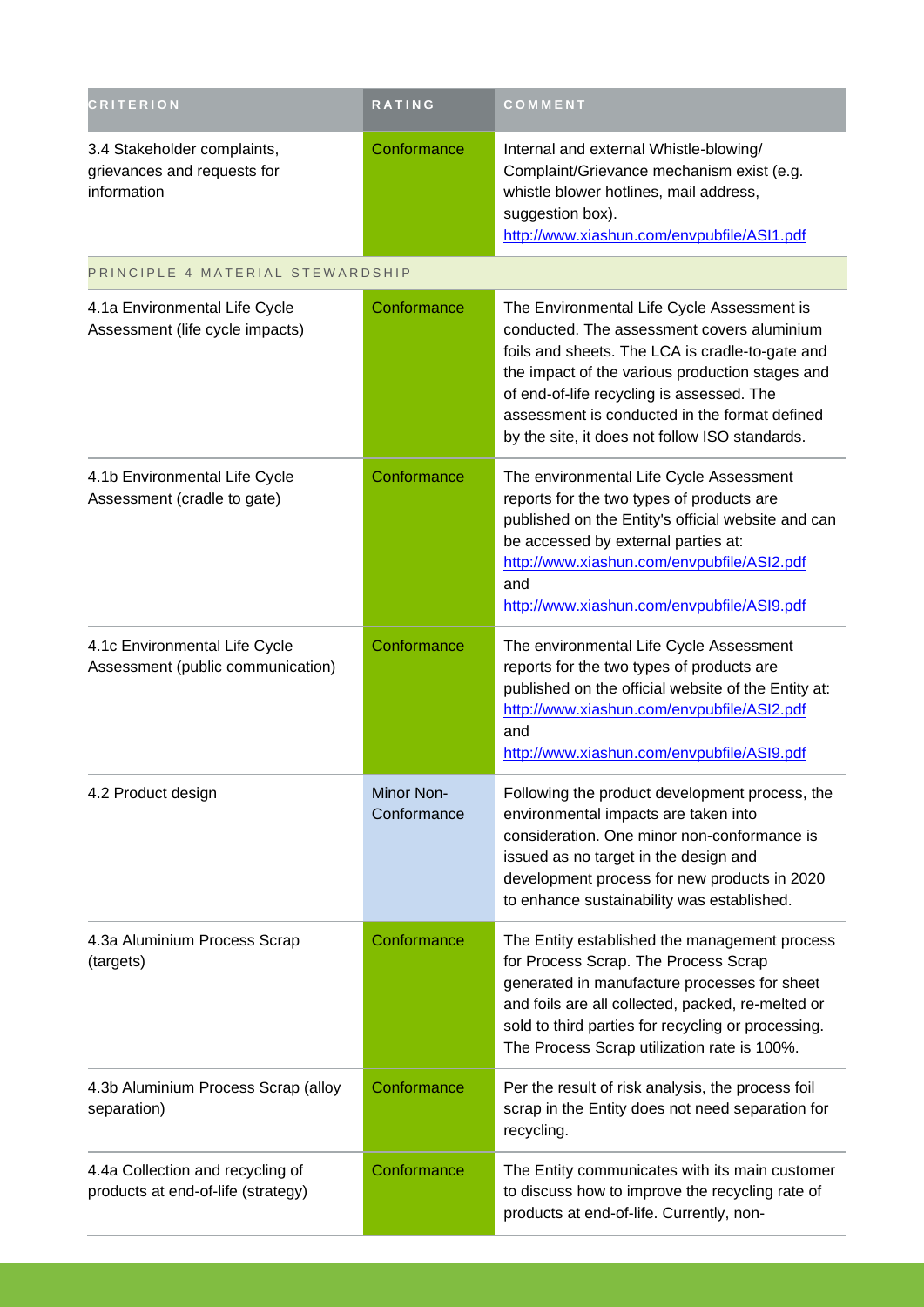| <b>CRITERION</b>                                                          | RATING      | COMMENT                                                                                                                                                                                                                                                                                                                                                                                                                                                                                                                                                                                                                                                                                                                                                                                                           |
|---------------------------------------------------------------------------|-------------|-------------------------------------------------------------------------------------------------------------------------------------------------------------------------------------------------------------------------------------------------------------------------------------------------------------------------------------------------------------------------------------------------------------------------------------------------------------------------------------------------------------------------------------------------------------------------------------------------------------------------------------------------------------------------------------------------------------------------------------------------------------------------------------------------------------------|
|                                                                           |             | conforming products at the customers' sites are<br>returned to the Entity for recycling. But for the<br>post-consumer scraps, from a financial and<br>quality point of view, it is not possible to recycle<br>in the foil manufacturing process.                                                                                                                                                                                                                                                                                                                                                                                                                                                                                                                                                                  |
| O4.4b Collection and recycling of<br>products at end-of-life (engagement) | Conformance | There are no complete local, regional or national<br>collection and recycling systems for aluminium<br>scrap in China. The Entity is working with the<br>customer to decide how to improve the recycling<br>rate of products at end-of-life.                                                                                                                                                                                                                                                                                                                                                                                                                                                                                                                                                                      |
| PRINCIPLE 5 GREENHOUSE GAS EMISSIONS                                      |             |                                                                                                                                                                                                                                                                                                                                                                                                                                                                                                                                                                                                                                                                                                                                                                                                                   |
| 5.1 Disclosure of GHG emissions and<br>energy use                         | Conformance | The major greenhouse gas emissions and<br>energy use are tracked, calculated and<br>documented annually. The information of 2020<br>GHG emissions are published on the official<br>website of the Entity:<br>http://www.xiashun.com/envpubfile/ASI20B.pdf<br>The GHG emission report is not checked by a<br>third party.<br>The Entity publicly discloses environmental<br>protection information in their annual<br>Sustainability Report, under the Environmental<br>Protection and Sustainable Development<br>section. The annual Sustainability Report for the<br>year of 2020 is published on the official website<br>of the Entity:<br>http://www.xiashun.com/envpubfile/ASI12.pdf                                                                                                                          |
| 5.2 GHG emissions reductions                                              | Conformance | The Entity sets out GHG emission reduction<br>targets in 2021. In the plan, the main GHG<br>emission sources are identified: electricity<br>consumption and natural gas consumption. The<br>associated measures are to reduce the<br>electricity consumption by phasing out energy-<br>intensive equipment, improve production<br>process and others. The GHG emission target is<br>published on:<br>http://www.xiashun.com/envpubfile/ASI21A.pdf<br>The Entity publicly discloses environmental<br>protection information in their annual<br>Sustainability Report, under the Environmental<br>Protection and Sustainable Development<br>section. The annual Sustainability Report for the<br>year of 2020 is published on the official website<br>of the Entity:<br>http://www.xiashun.com/envpubfile/ASI12.pdf |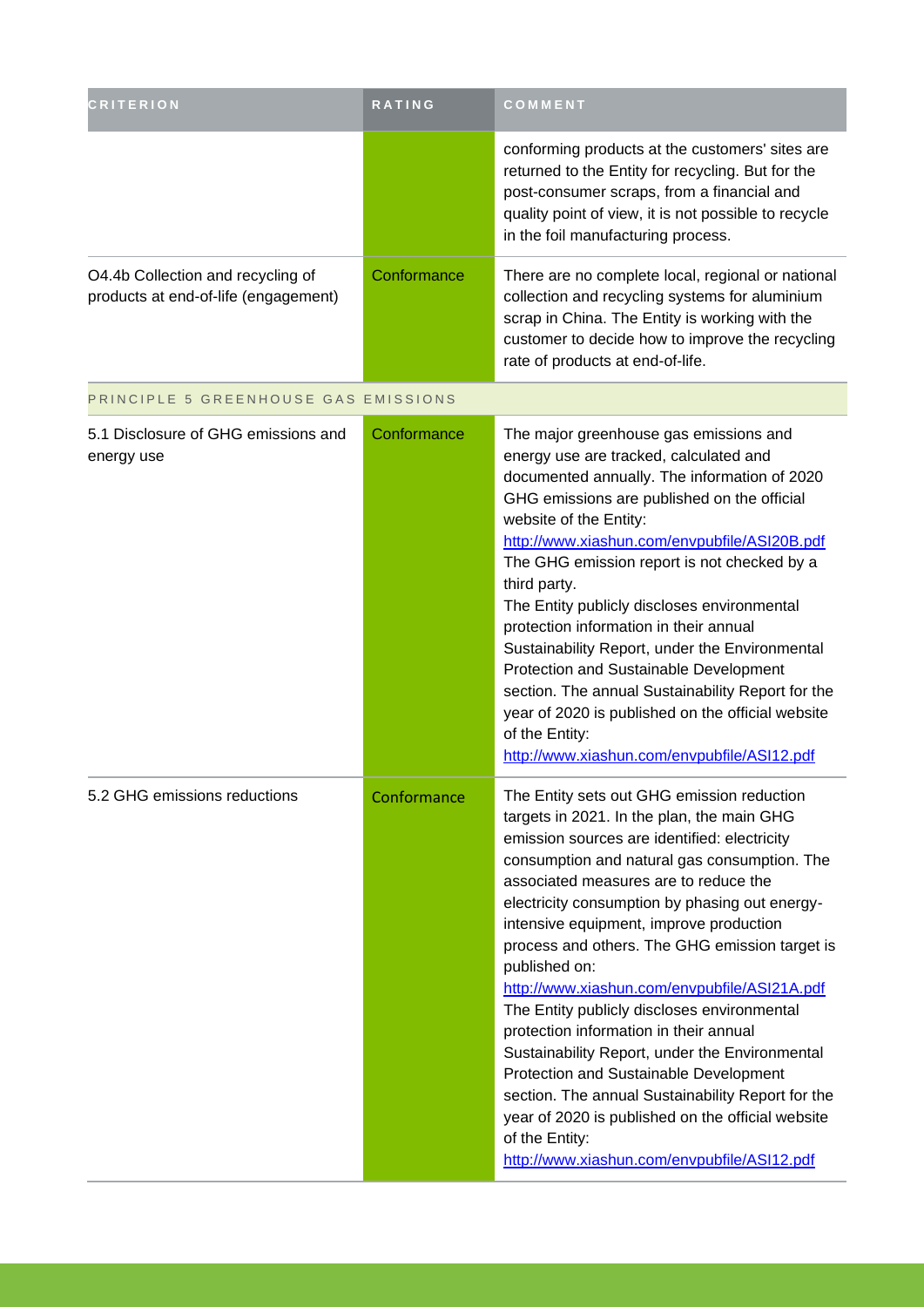| <b>CRITERION</b>                                                     | <b>RATING</b>  | COMMENT                                                                                                                                                                                                                                                                                                                                                                                                                                                                                                                                                                                                                                                                    |
|----------------------------------------------------------------------|----------------|----------------------------------------------------------------------------------------------------------------------------------------------------------------------------------------------------------------------------------------------------------------------------------------------------------------------------------------------------------------------------------------------------------------------------------------------------------------------------------------------------------------------------------------------------------------------------------------------------------------------------------------------------------------------------|
| 5.3a Aluminium Smelting<br>(management system)                       | Not Applicable | This Criterion is not applicable to the Entity's<br>Certification Scope.                                                                                                                                                                                                                                                                                                                                                                                                                                                                                                                                                                                                   |
| 5.3b Aluminium Smelting (up to and<br>including 2020)                | Not Applicable | This Criterion is not applicable to the Entity's<br>Certification Scope.                                                                                                                                                                                                                                                                                                                                                                                                                                                                                                                                                                                                   |
| 5.3c Aluminium Smelting (after 2020)                                 | Not Applicable | This Criterion is not applicable to the Entity's<br>Certification Scope.                                                                                                                                                                                                                                                                                                                                                                                                                                                                                                                                                                                                   |
| PRINCIPLE 6 EMISSIONS, EFFLUENTS AND WASTE                           |                |                                                                                                                                                                                                                                                                                                                                                                                                                                                                                                                                                                                                                                                                            |
| 6.1 Emissions to Air                                                 | Conformance    | The waste air generated in the operation is<br>collected and treated before discharge. The<br>Entity has developed and implemented an Air<br>Emissions Management Plan with<br>actions/controls to mitigate adverse impacts.<br>The Entity publicly discloses air emissions<br>information annually in their Environmental<br>Information Disclosure Reports, under the<br>Emissions information section, available via the<br>following links:<br>http://www.xiashun.com/envpubfile/ASI20C.pdf<br>http://www.xiashun.com/envpubfile/ASI20E.pdf<br>http://www.xiashun.com/envpubfile/ASI20G.pdf                                                                            |
| 6.2 Discharges to Water                                              | Conformance    | Discharges to Water is covered and managed<br>within the Environmental Management System.<br>The monitoring reports of wastewater discharge<br>in 2019 and 2020 indicate all major pollutants<br>were monitored, and results for these major<br>pollutants meet the local legal discharge limit.<br>The Entity publicly discloses wastewater<br>discharge information annually in their<br>Environmental Information Disclosure Reports,<br>under the Emissions information section,<br>available via the following links:<br>http://www.xiashun.com/envpubfile/ASI20C.pdf<br>http://www.xiashun.com/envpubfile/ASI20E.pdf<br>http://www.xiashun.com/envpubfile/ASI20G.pdf |
| 6.3a Assessment and Management of<br>Spills and Leakage (assessment) | Conformance    | An assessment of risk areas of operations<br>where Spills and Leakage may contaminate air,<br>water and soil is done by following the risk<br>assessment process of the Environmental<br>Management System.                                                                                                                                                                                                                                                                                                                                                                                                                                                                |
| 6.3b Assessment and Management of<br>Spills and Leakage (management) | Conformance    | Assessment and management of Spills and<br>Leakage is defined in the Environmental<br>Management System. Major spills and leakages<br>will be handled and communicated by the<br>emergency response team.                                                                                                                                                                                                                                                                                                                                                                                                                                                                  |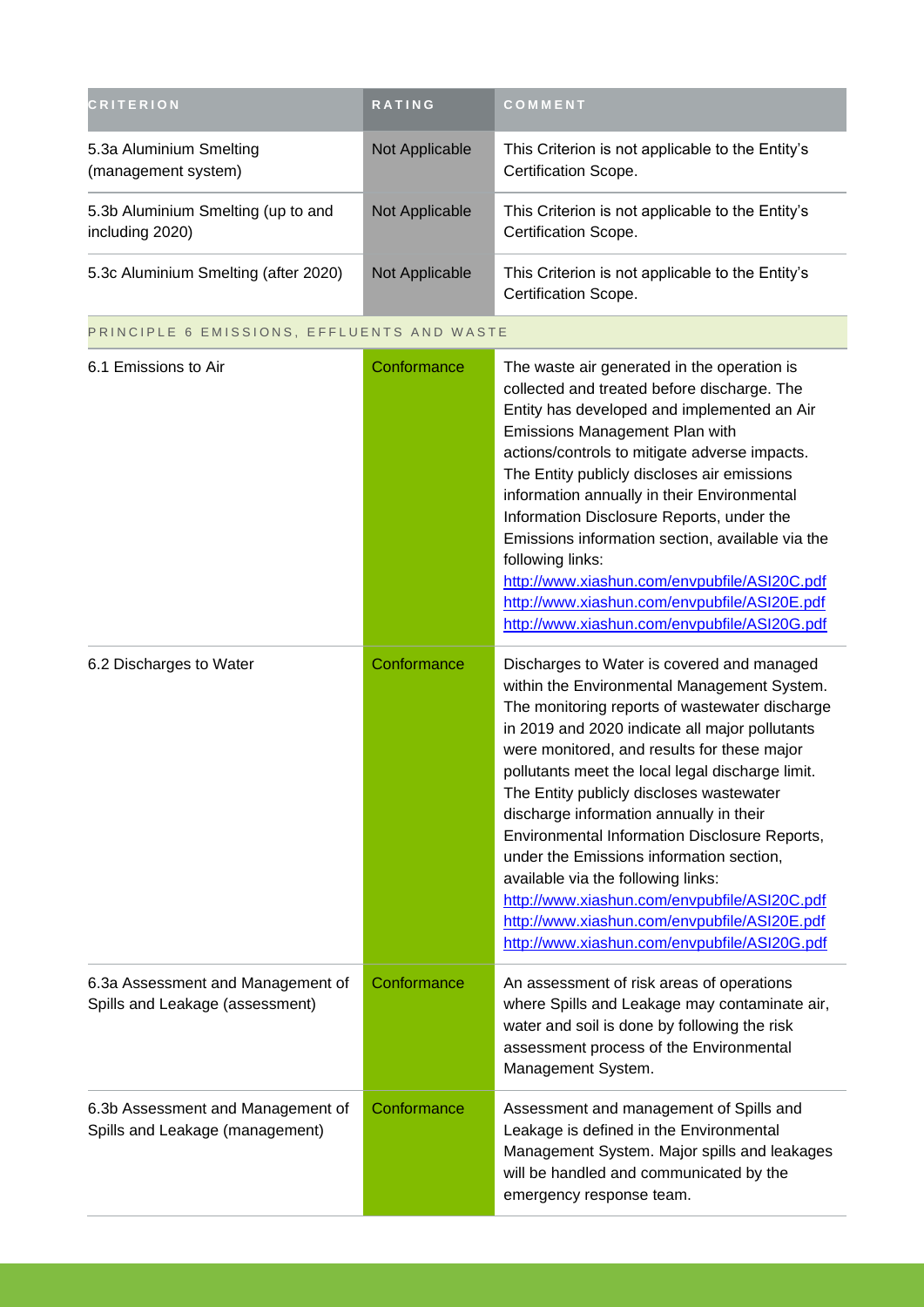| <b>CRITERION</b>                                        | RATING         | COMMENT                                                                                                                                                                                                                                                                                                                                                                                                                                                                                                                                                                                                                                                                                                 |  |
|---------------------------------------------------------|----------------|---------------------------------------------------------------------------------------------------------------------------------------------------------------------------------------------------------------------------------------------------------------------------------------------------------------------------------------------------------------------------------------------------------------------------------------------------------------------------------------------------------------------------------------------------------------------------------------------------------------------------------------------------------------------------------------------------------|--|
| 6.4a Reporting of Spills (immediate<br>disclosure)      | Conformance    | Reporting of Spills and Leakage is defined in the<br>Management Procedure of Information<br>Disclosure. No spill or leakage occurred during<br>2019 or 2020. The Entity publicly discloses<br>information in the 2019 and 2020 Social<br>Responsibility Report, under the Environmental<br>Protection and Sustainable Development<br>section, via the following links:<br>http://www.xiashun.com/envpubfile/ASI11.pdf<br>http://www.xiashun.com/envpubfile/ASI12.pdf                                                                                                                                                                                                                                    |  |
| 6.4b Reporting of Spills (regular<br>reporting)         | Conformance    | Reporting of Spills and Leakage is defined in the<br>Management Procedure of Information<br>Disclosure. No spill or leakage occurred in 2019<br>or 2020. The Entity publicly discloses<br>information in the 2019 and 2020 Social<br>Responsibility Report, under the Environmental<br>Protection and Sustainable Development<br>section, via the following links:<br>http://www.xiashun.com/envpubfile/ASI11.pdf<br>http://www.xiashun.com/envpubfile/ASI12.pdf                                                                                                                                                                                                                                        |  |
| 6.5a Waste management and<br>reporting (strategy)       | Conformance    | Waste management is covered by the<br>Environmental Management System. Xiamen<br>Xiashun Aluminium Foil Co., Ltd. implemented a<br>waste management strategy according to the<br>Waste Mitigation Hierarchy. The disposal of<br>Hazardous Waste is in compliance with the legal<br>requirements.                                                                                                                                                                                                                                                                                                                                                                                                        |  |
| 6.5b Waste management and<br>reporting (disclosure)     | Conformance    | The quantity of Hazardous and Non-Hazardous<br>Waste generated by the Entity is registered in<br>the Solid Waste Information management<br>system and published on the following links:<br>http://www.xiashun.com/envpubfile/ASI20C.pdf<br>http://www.xiashun.com/envpubfile/ASI20E.pdf<br>http://www.xiashun.com/envpubfile/ASI20G.pdf<br>The Entity publicly discloses environmental<br>protection information in their annual<br>Sustainability Report, under the Environmental<br>Protection and Sustainable Development<br>section. The annual Sustainability Report for the<br>year of 2020 is published on the official website<br>of the Entity:<br>http://www.xiashun.com/envpubfile/ASI12.pdf |  |
| 6.6a Bauxite Residue (storage<br>construction)          | Not Applicable | This Criterion is not applicable to the Entity's<br>Certification Scope.                                                                                                                                                                                                                                                                                                                                                                                                                                                                                                                                                                                                                                |  |
| 6.6b Bauxite Residue (integrity checks<br>and controls) | Not Applicable | This Criterion is not applicable to the Entity's<br>Certification Scope.                                                                                                                                                                                                                                                                                                                                                                                                                                                                                                                                                                                                                                |  |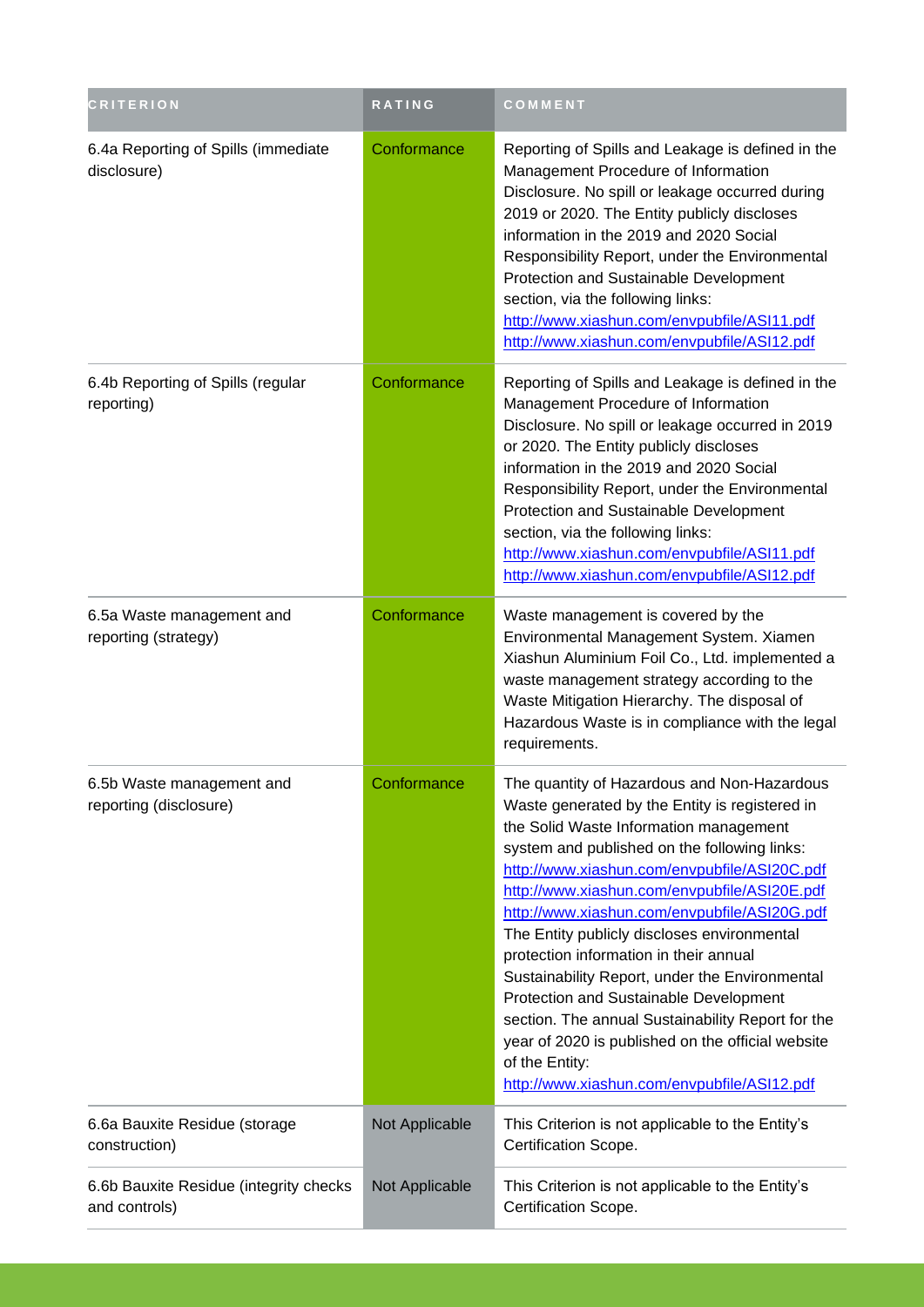| <b>CRITERION</b>                                                 | RATING         | COMMENT                                                                                                                                                                                                                                                                                                                      |  |
|------------------------------------------------------------------|----------------|------------------------------------------------------------------------------------------------------------------------------------------------------------------------------------------------------------------------------------------------------------------------------------------------------------------------------|--|
| 6.6c Bauxite Residue (water<br>discharge)                        | Not Applicable | This Criterion is not applicable to the Entity's<br>Certification Scope.                                                                                                                                                                                                                                                     |  |
| 6.6d Bauxite Residue (marine and<br>aquatic environments)        | Not Applicable | This Criterion is not applicable to the Entity's<br>Certification Scope.                                                                                                                                                                                                                                                     |  |
| 6.6e Bauxite Residue (start of the art<br>technologies)          | Not Applicable | This Criterion is not applicable to the Entity's<br>Certification Scope.                                                                                                                                                                                                                                                     |  |
| 6.6f Bauxite Residue (remediation)                               | Not Applicable | This Criterion is not applicable to the Entity's<br>Certification Scope.                                                                                                                                                                                                                                                     |  |
| 6.7a Spent Pot Lining (SPL) (storage<br>and management)          | Not Applicable | This Criterion is not applicable to the Entity's<br>Certification Scope.                                                                                                                                                                                                                                                     |  |
| 6.7b Spent Pot Lining (SPL) (recovery<br>and recycling)          | Not Applicable | This Criterion is not applicable to the Entity's<br>Certification Scope.                                                                                                                                                                                                                                                     |  |
| 6.7c Spent Pot Lining (SPL)<br>(Untreated SPL)                   | Not Applicable | This Criterion is not applicable to the Entity's<br>Certification Scope.                                                                                                                                                                                                                                                     |  |
| 6.7d Spent Pot Lining (SPL) (review of<br>alternatives)          | Not Applicable | This Criterion is not applicable to the Entity's<br>Certification Scope.                                                                                                                                                                                                                                                     |  |
| 6.7e Spent Pot Lining (SPL) (marine<br>and aquatic environments) | Not Applicable | This Criterion is not applicable to the Entity's<br>Certification Scope.                                                                                                                                                                                                                                                     |  |
| 6.8a Dross (recovery)                                            | Conformance    | The Aluminium taken from the dross pressing<br>will be recycled into the melting furnaces of<br>Xiamen Xiashun Aluminium Foil. The remainder<br>is sold to external dross processers to further<br>extract the remaining Aluminium, which can be<br>used to produce Aluminium alloying ingots and<br>construction materials. |  |
| 6.8b Dross (recycling)                                           | Conformance    | The Aluminium taken from the dross pressing<br>will be recycled into the melting furnaces of<br>Xiamen Xiashun Aluminium Foil. The remainder<br>is sold to external dross processers to further<br>extract the remaining Aluminium, which can be<br>used to produce Aluminium alloying ingots and<br>construction materials. |  |
| 6.8c Dross (review of alternatives)                              | Conformance    | The Entity reviews the internal dross processing<br>method and dross sales channel on a yearly<br>basis. No dross is landfilled.                                                                                                                                                                                             |  |
| PRINCIPLE 7 WATER STEWARDSHIP                                    |                |                                                                                                                                                                                                                                                                                                                              |  |
| 7.1a Water assessment (mapping)                                  | Conformance    | The water source is municipal water supply.<br>Usage is tracked and documented. The legally<br>required Permit for Water Discharge into Public                                                                                                                                                                               |  |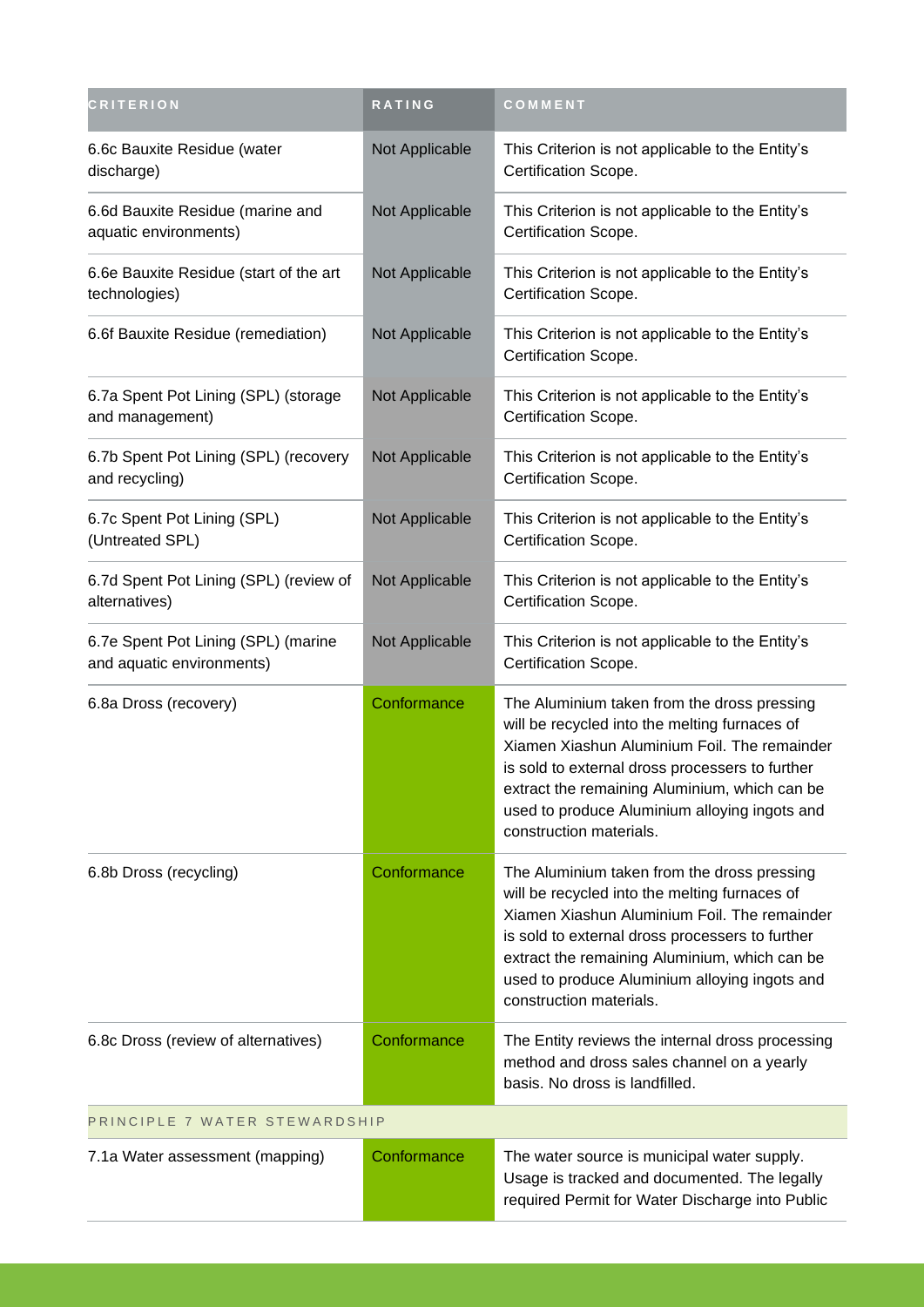| <b>CRITERION</b>                                                        | <b>RATING</b>  | COMMENT                                                                                                                                                                                                                                                                                                                                                                                                                                                                    |
|-------------------------------------------------------------------------|----------------|----------------------------------------------------------------------------------------------------------------------------------------------------------------------------------------------------------------------------------------------------------------------------------------------------------------------------------------------------------------------------------------------------------------------------------------------------------------------------|
|                                                                         |                | Drainage System is granted by the government<br>agency.                                                                                                                                                                                                                                                                                                                                                                                                                    |
| 7.1b Water assessment (risk<br>assessment)                              | Conformance    | Water-related risks are assessed. The level of<br>water-related risk is low.                                                                                                                                                                                                                                                                                                                                                                                               |
| 7.2a Water management<br>(management plans)                             | Not Applicable | There were no identified significant water related<br>risks in the Entity's Area of Influence.                                                                                                                                                                                                                                                                                                                                                                             |
| 7.2b Water management (monitoring)                                      | Not Applicable | There were no identified significant water related<br>risks in the Entity's Area of Influence.                                                                                                                                                                                                                                                                                                                                                                             |
| 7.3 Disclosure of water usage and<br>risks                              | Conformance    | The Water-related risk assessment report is<br>published on:<br>http://www.xiashun.com/envpubfile/ASI6.pdf<br>The Entity publicly discloses environmental<br>protection information in their annual<br>Sustainability Report, under the Environmental<br>Protection and Sustainable Development<br>section. The annual Sustainability Report for the<br>year of 2020 is published on the official website<br>of the Entity:<br>http://www.xiashun.com/envpubfile/ASI12.pdf |
| PRINCIPLE 8 BIODIVERSITY                                                |                |                                                                                                                                                                                                                                                                                                                                                                                                                                                                            |
| 8.1 Biodiversity assessment                                             | Conformance    | Biodiversity assessment is included in the<br>Environmental Management System. Xiamen<br>Xiashun Aluminium Foil Co., Ltd. is not within or<br>close to any protected area, therefore the risk or<br>impact by the operation of Xiamen Xiashun<br>Aluminium Foil Co., Ltd. on biodiversity is very<br>low. Further information, please see:<br>http://www.xiashun.com/envpubfile/ASI5.pdf                                                                                   |
| 8.2a Biodiversity management<br>(biodiversity action plans)             | Not Applicable | There were revealed no significant risks and<br>impacts on biodiversity in the Entity's Area of<br>Influence.                                                                                                                                                                                                                                                                                                                                                              |
| 8.2b Biodiversity management<br>(consultation and mitigation hierarchy) | Not Applicable | There were revealed no significant risks and<br>impacts on biodiversity in the Entity's Area of<br>Influence.                                                                                                                                                                                                                                                                                                                                                              |
| 8.2c Biodiversity management<br>(reporting)                             | Not Applicable | There were revealed no significant risks and<br>impacts on biodiversity in the Entity's Area of<br>Influence.                                                                                                                                                                                                                                                                                                                                                              |
| 8.3 Alien Species                                                       | Conformance    | The main carrier medium (pallets which is wood)<br>is processed in a way to avoid the introduction<br>of alien species.                                                                                                                                                                                                                                                                                                                                                    |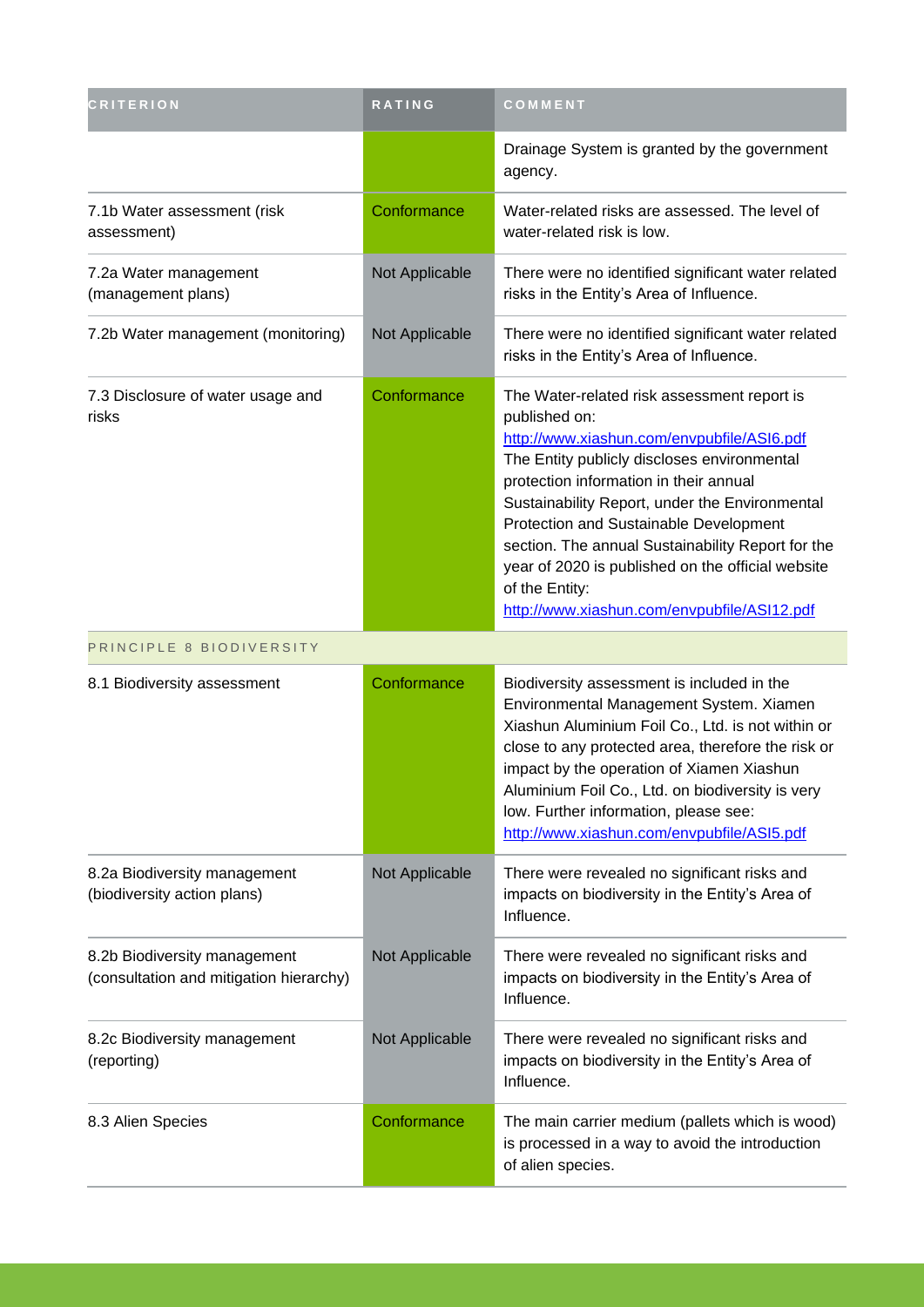| <b>CRITERION</b>                                                                          | RATING         | COMMENT                                                                                                                                                                                                                                                                                                                                            |
|-------------------------------------------------------------------------------------------|----------------|----------------------------------------------------------------------------------------------------------------------------------------------------------------------------------------------------------------------------------------------------------------------------------------------------------------------------------------------------|
| 8.4a Commitment to "No Go" in World<br>Heritage properties (exploration and<br>new mines) | Not Applicable | This Criterion is not applicable to the Entity's<br>Certification Scope.                                                                                                                                                                                                                                                                           |
| 8.4b Commitment to "No Go" in World<br>Heritage properties (existing<br>operations)       | Not Applicable | This Criterion is not applicable to the Entity's<br>Certification Scope.                                                                                                                                                                                                                                                                           |
| 8.5a Mine rehabilitation (best available<br>techniques)                                   | Not Applicable | This Criterion is not applicable to the Entity's<br>Certification Scope.                                                                                                                                                                                                                                                                           |
| 8.5b Mine rehabilitation (financial<br>provisions)                                        | Not Applicable | This Criterion is not applicable to the Entity's<br>Certification Scope.                                                                                                                                                                                                                                                                           |
| PRINCIPLE 9 HUMAN RIGHTS                                                                  |                |                                                                                                                                                                                                                                                                                                                                                    |
| 9.1a Human Rights Due Diligence<br>(policy)                                               | Conformance    | The Entity's Human Rights and Business Ethics<br>Policy commitment is set up and communicated<br>to all employees. Further information, please<br>see:<br>http://www.xiashun.com/envpubfile/ASI1.pdf                                                                                                                                               |
| 9.1b Human Rights Due Diligence<br>(process)                                              | Conformance    | The Entity commits to respect Human Right and<br>tries to extend this commitment in the supply<br>chain. The Due Diligence process is established<br>covering the supply chain. The due diligence<br>audits are conducted for major suppliers and the<br>suppliers are required to take any necessary<br>corrective actions based on the findings. |
| 9.1c Human Rights Due Diligence<br>(remediation)                                          | Conformance    | The Entity establishes and publishes the<br>complaints/grievance channel to stakeholders<br>and defines how to investigate the cases, take<br>actions including the remedy measures.<br>Currently no adverse impact is reported and no<br>remedy is required.                                                                                      |
| 9.2 Women's Rights                                                                        | Conformance    | Women's rights and interests are respected.<br>The Entity has identified legal rights for women<br>and implemented control measures to ensure<br>these are met. Currently no complaint/grievance<br>has been received from women workers.                                                                                                          |
| 9.3 Indigenous Peoples                                                                    | Not Applicable | There are no Indigenous Peoples in the<br>Certification Scope of the Entity.                                                                                                                                                                                                                                                                       |
| 9.4 Free, Prior, and Informed Consent<br>(FPIC)                                           | Not Applicable | There are no Indigenous Peoples in the<br>Certification Scope of the Entity.                                                                                                                                                                                                                                                                       |
| 9.5 Cultural and sacred heritage                                                          | Not Applicable | There are no sacred or cultural heritage sites<br>and values within the Entity's Area of Influence.                                                                                                                                                                                                                                                |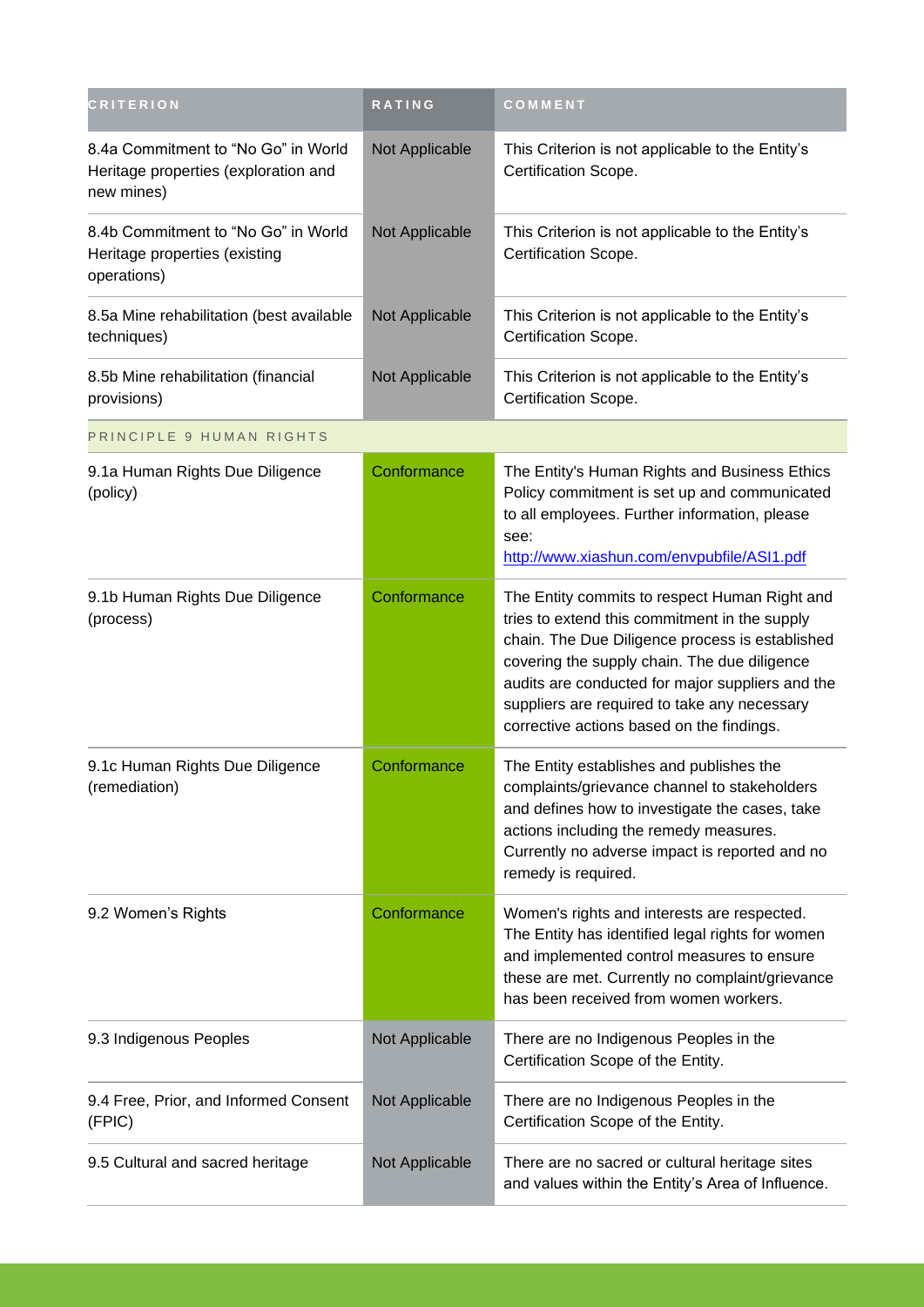| <b>CRITERION</b>                                 | RATING         | COMMENT                                                                                                                                                                                                                                                                                                                                                                                                                                                                                                                             |
|--------------------------------------------------|----------------|-------------------------------------------------------------------------------------------------------------------------------------------------------------------------------------------------------------------------------------------------------------------------------------------------------------------------------------------------------------------------------------------------------------------------------------------------------------------------------------------------------------------------------------|
| 9.6a Resettlements (avoid or<br>minimise)        | Not Applicable | This Criterion is not applicable as there is no<br>resettlement necessary in the site's Certification<br>Scope.                                                                                                                                                                                                                                                                                                                                                                                                                     |
| 9.6b Resettlements (where<br>unavoidable)        | Not Applicable | This Criterion is not applicable as there is no<br>resettlement necessary in the site's Certification<br>Scope.                                                                                                                                                                                                                                                                                                                                                                                                                     |
| 9.7a Local Communities (rights and<br>interests) | Conformance    | The Entity makes a commitment to respect the<br>rights and interests of local Communities. No<br>complaints from local Communities were<br>received.                                                                                                                                                                                                                                                                                                                                                                                |
| 9.7b Local Communities (impacts)                 | Conformance    | The control measures for the identified impact<br>on local Communities are established and<br>implemented. No complaints from local<br>Communities were received.                                                                                                                                                                                                                                                                                                                                                                   |
| 9.7c Local Communities (livelihoods)             | Conformance    | The Entity employs people from local<br>Communities, and prevents adverse impacts to<br>their livelihoods. Per the interviewed worker<br>from the local community, the remuneration and<br>working condition in the Entity is satisfactory.                                                                                                                                                                                                                                                                                         |
| 9.8 Conflict-Affected and High-Risk<br>Areas     | Conformance    | The Entity makes a commitment to not using<br>conflict minerals and communicates this through<br>the aluminium value chain. Further information,<br>please see:<br>http://www.xiashun.com/envpubfile/ASI1.pdf<br>The Entity conducts an analysis to determine if<br>the conflict minerals are used in products or the<br>production processes. The result is no conflict<br>minerals are used, and no materials are from<br>the Conflict-Affected and High-Risk Areas.<br>To date, no complaint on this issue has been<br>received. |
| 9.9 Security practice                            | Conformance    | The Entity implements security practices that<br>respect Human Rights. The outsourced security<br>service provider is qualified by the local<br>authority, the Management of Security Practice<br>and Service Agreement between the Entity and<br>the service provider clearly defines the security<br>responsibility and authorities, and the<br>associated training is provided to the security<br>guards. The Entity effectively investigated and<br>dealt with one complaint regarding impolite<br>behaviour effectively.       |
| PRINCIPLE 10 LABOUR RIGHTS                       |                |                                                                                                                                                                                                                                                                                                                                                                                                                                                                                                                                     |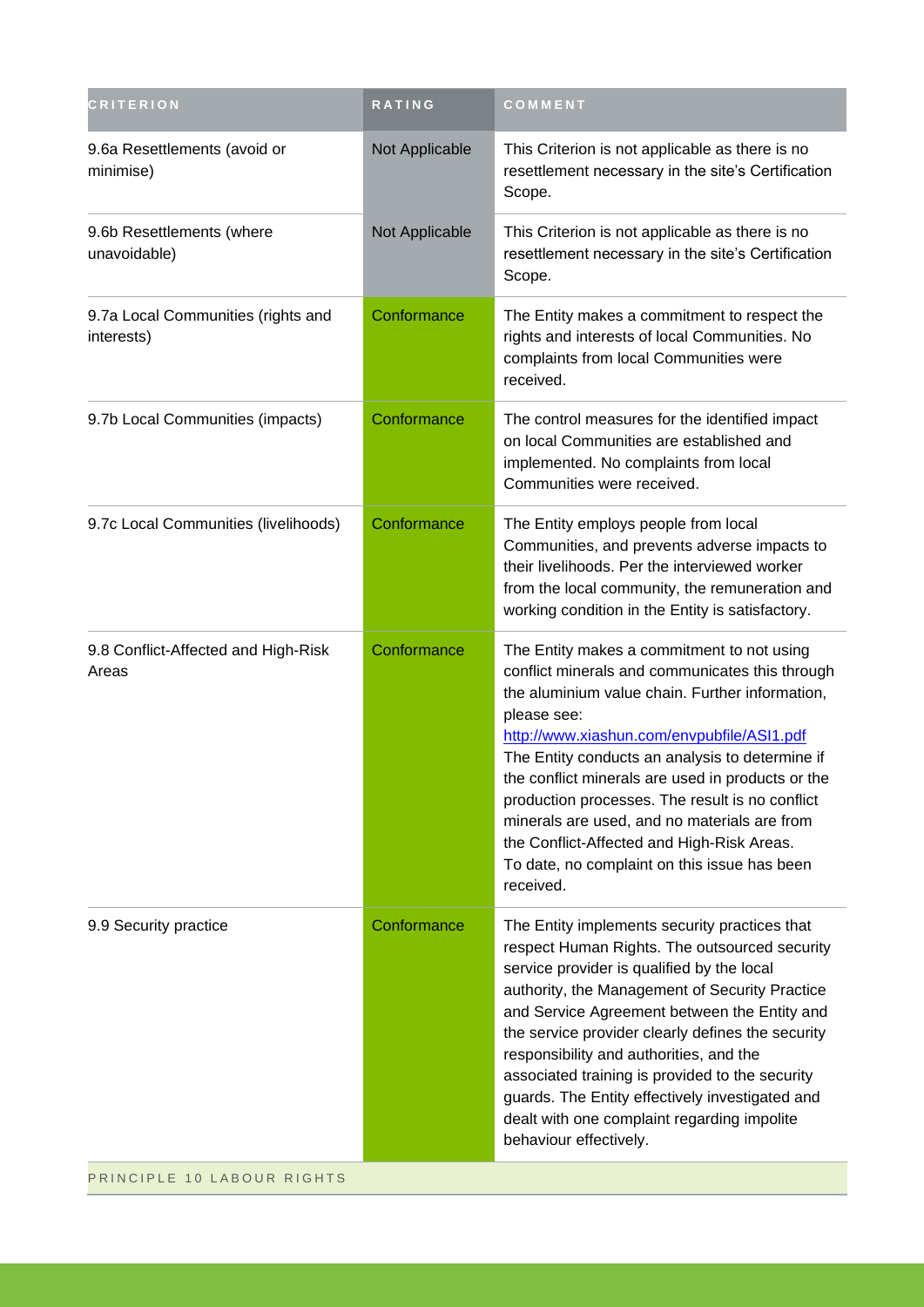| <b>CRITERION</b>                                                                                      | <b>RATING</b> | COMMENT                                                                                                                                                                                                                                                                                                                                                                               |
|-------------------------------------------------------------------------------------------------------|---------------|---------------------------------------------------------------------------------------------------------------------------------------------------------------------------------------------------------------------------------------------------------------------------------------------------------------------------------------------------------------------------------------|
| 10.1a Freedom of Association and<br><b>Right to Collective Bargaining</b><br>(freedom of association) | Conformance   | There are laws that restrict Freedom of<br>Association in China. However, the Entity<br>commits itself to respect the Workers' rights.<br>There are 105 elected Worker representatives<br>and the trade union is established in accordance<br>to the legal requirement.                                                                                                               |
| 10.1b Freedom of Association and<br><b>Right to Collective Bargaining</b><br>(collective bargaining)  | Conformance   | There are laws that restrict Freedom of<br>Association in China. However, the Entity has a<br>Collective Bargaining Agreement for wages in<br>the period of February 01, 2020 to January 31,<br>2022 covering all employees. The employee<br>representative meeting approved the<br>agreement, and this was also reviewed and<br>registered with the associated government<br>agency. |
| 10.1c Freedom of Association and<br><b>Right to Collective Bargaining</b><br>(alternative means)      | Conformance   | Workers' representatives can deal with the<br>Workers' concerns with management on behalf<br>of Workers. There were 3 complaints from<br>January 2020 to now, the Workers'<br>representatives are involved in the process of<br>the investigation and implementation of actions.                                                                                                      |
| 10.2a Child Labour (minimum age)                                                                      | Conformance   | There is no Child Labour or young Workers in<br>the Entity. The youngest worker at the site was<br>born on October 12, 2002, joined on March 19,<br>2021.                                                                                                                                                                                                                             |
| 10.2b Child Labour (hazardous)                                                                        | Conformance   | Child Labour is prohibited in China. Young<br>Workers (16 to 18 years) are under special<br>protection by law and not allowed to work in<br>hazardous working conditions. There is no child<br>labour or young workers at the Entity.                                                                                                                                                 |
| 10.2c Child Labour (worst forms)                                                                      | Conformance   | Child labour is prohibited in China. Xiamen<br>Xiashun Aluminium Foil Co., Ltd. commits itself -<br>and expects its suppliers - to comply with the<br>prohibition of Child Labour.                                                                                                                                                                                                    |
| 10.3a Forced Labour (human<br>trafficking)                                                            | Conformance   | The Entity commits itself - and expects its<br>suppliers - to comply with the prohibition of<br>Forced Labour, slavery and human trafficking.<br>All interviewed workers state they get the<br>relevant training course about forced labour, and<br>no case of forced labour is reported or known.                                                                                    |
| 10.3b Forced Labour (deposits, fees,<br>advances)                                                     | Conformance   | The Entity is not involved in Forced Labour. All<br>employees are hired directly. Workers are not<br>required to provide any form of deposit;<br>recruitment fee or equipment advance. It is                                                                                                                                                                                          |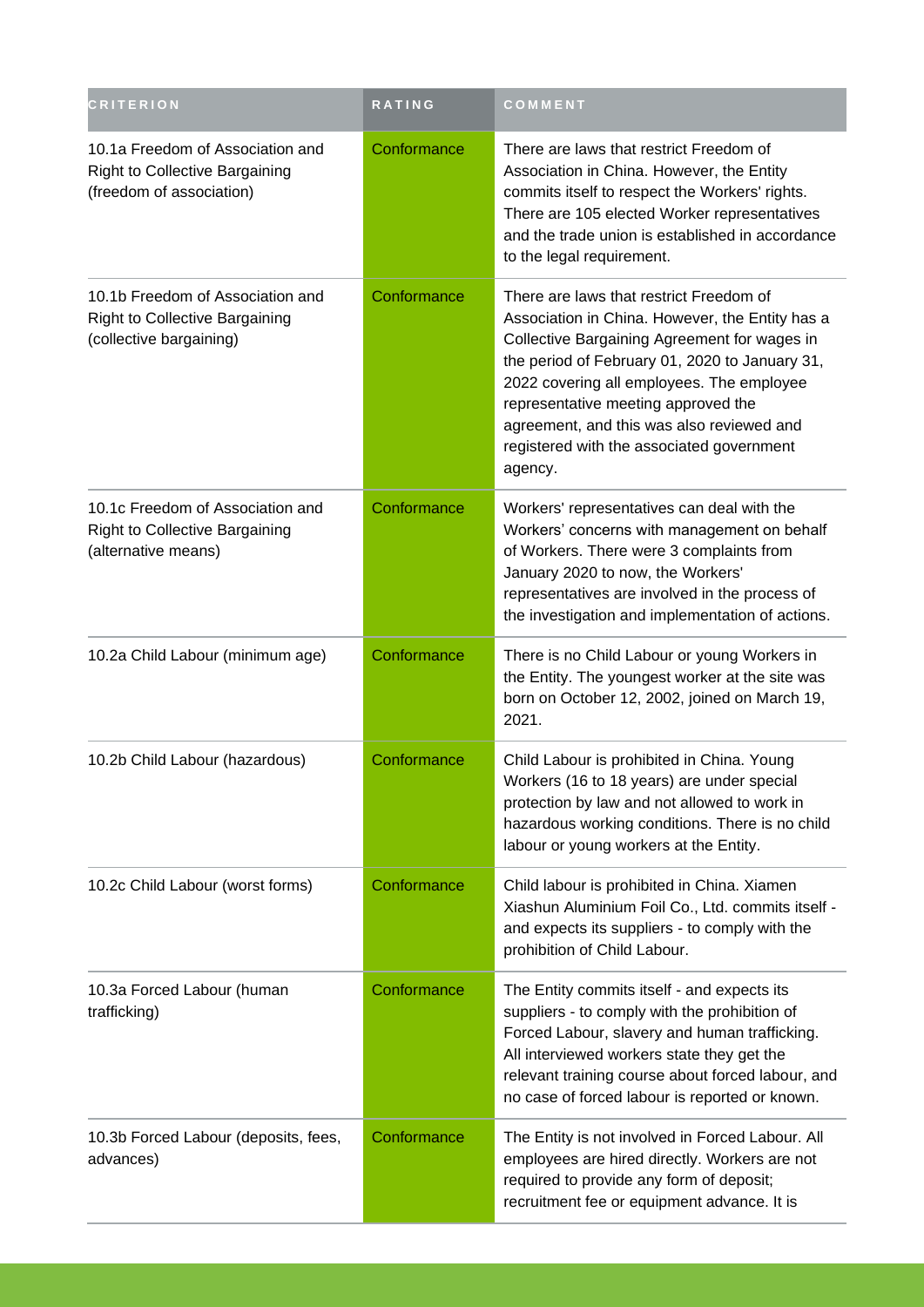| <b>CRITERION</b>                                                             | RATING      | COMMENT                                                                                                                                                                                                                                                                                                                                                                                                   |
|------------------------------------------------------------------------------|-------------|-----------------------------------------------------------------------------------------------------------------------------------------------------------------------------------------------------------------------------------------------------------------------------------------------------------------------------------------------------------------------------------------------------------|
|                                                                              |             | confirmed by worker interviews and review of<br>records.                                                                                                                                                                                                                                                                                                                                                  |
| 10.3c Forced Labour (migrant<br>workers)                                     | Conformance | Per record review, management and worker<br>interviewed, there are no foreign Migrant<br>Workers in Xiamen Xiashun Aluminium Foil Co.,<br>Ltd., all workers are Chinese.                                                                                                                                                                                                                                  |
| 10.3d Forced Labour (debt bondage)                                           | Conformance | Xiamen Xiashun Aluminium Foil Co., Ltd. is not<br>involved in Forced Labour, and does not provide<br>any type of loan to Workers. No case of debt<br>bondage is found per worker interviews, review<br>of records and internet search.                                                                                                                                                                    |
| 10.3e Forced Labour (freedom of<br>movement)                                 | Conformance | Xiamen Xiashun Aluminium Foil Co., Ltd. is not<br>involved in Forced Labour. There is no<br>restriction of Workers' movement at site based<br>on site observations and worker interviews.                                                                                                                                                                                                                 |
| 10.3f Forced Labour (retention of<br>identity papers, permits, certificates) | Conformance | Xiamen Xiashun Aluminium Foil Co., Ltd. is not<br>involved in Forced Labour. There is no retention<br>of original copies of Workers' documents, only<br>copies of original documents are kept in<br>Workers' personal files, based on site<br>observation, review of records and worker<br>interviews.                                                                                                    |
| 10.3g Forced Labour (freedom to<br>terminate employment)                     | Conformance | The Workers at the Entity can terminate their<br>employment with a specific notice period in<br>advance without any penalty. The time for<br>announced termination of the employment is in<br>compliance with the Labour Contract Law: 30<br>days in advance or 3 days in the period of<br>probation. Per worker interview and review of<br>records, the freedom to terminate employment is<br>respected. |
| 10.4 Non-Discrimination                                                      | Conformance | Xiamen Xiashun Aluminium Foil Co., Ltd. is<br>committed to non-Discrimination. No case of<br>Discrimination has been received or found by<br>worker interviews and review of records.                                                                                                                                                                                                                     |
| 10.5 Communication and engagement                                            | Conformance | Direct and frequent communication with the<br>Workers and the workers' representatives is<br>established. All interviewed Workers state they<br>know how to complain or report their concerns.                                                                                                                                                                                                            |
| 10.6 Disciplinary practices                                                  | Conformance | Xiamen Xiashun Aluminium Foil Co., Ltd.<br>respects its employees, disciplinary measures<br>are in compliance with legal requirements and<br>require the confirmation of worker involved, and                                                                                                                                                                                                             |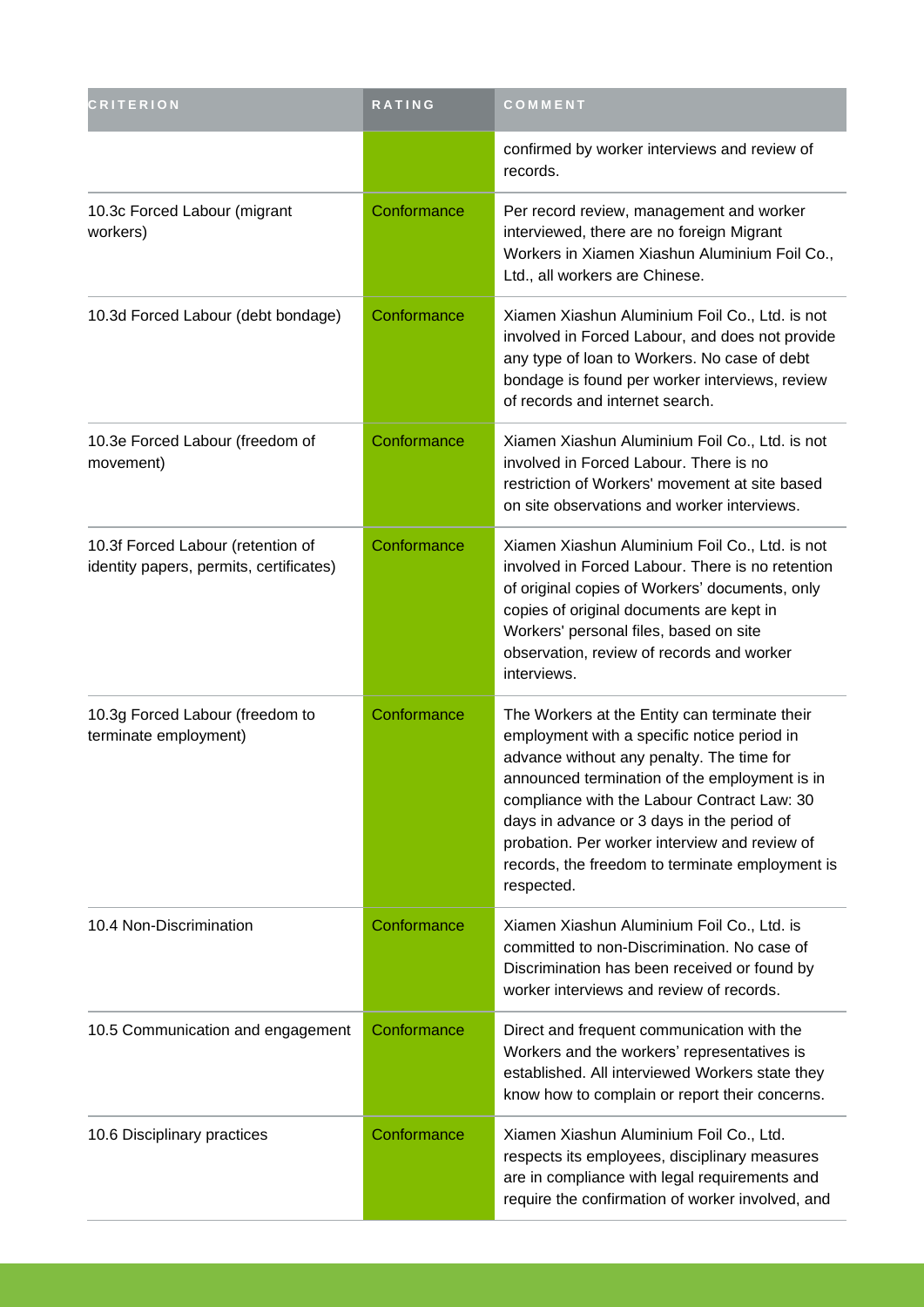| <b>CRITERION</b>                                                                        | RATING      | COMMENT                                                                                                                                                                                                                                                                                              |
|-----------------------------------------------------------------------------------------|-------------|------------------------------------------------------------------------------------------------------------------------------------------------------------------------------------------------------------------------------------------------------------------------------------------------------|
|                                                                                         |             | wages are not deducted or reduced for<br>disciplinary reasons. It is confirmed by worker<br>interviews, review of records and site<br>observation.                                                                                                                                                   |
| 10.7a Remuneration (living wage)                                                        | Conformance | Per review of records and worker interviews, the<br>wage structure is clearly defined, the basic wage<br>is above the legal minimum wage. The total<br>payment meets the Workers' basic needs; all<br>Workers are enrolled in the mandatory social<br>insurance scheme.                              |
| 10.7b Remuneration (method of<br>payment)                                               | Conformance | All payments are documented and timely paid to<br>all Workers by bank transfer on the 12 <sup>th</sup> day of<br>the following month. All interviewed Workers<br>state they understand the information on the pay<br>slips.                                                                          |
| 10.8 Working Time                                                                       | Conformance | The working hours are recorded and managed.<br>Per site observation, worker interviews and<br>review of records, the working hours are<br>monitored and are in compliance with Chinese<br>Labour Law. The total weekly hours do not<br>exceed 60, at least one day rest in a week are<br>guaranteed. |
| PRINCIPLE 11 OCCUPATIONAL HEALTH AND SAFETY                                             |             |                                                                                                                                                                                                                                                                                                      |
| 11.1a Occupational Health and Safety<br>(OH&S) Policy (policy)                          | Conformance | The Entity is ISO 45001:2018 certified. The<br>Occupational Health and Safety Policy is<br>implemented, reviewed periodically and<br>communicated with stakeholders:<br>http://www.xiashun.com/envpubfile/ASI12.pdf                                                                                  |
| 11.1b Occupational Health and Safety<br>(OH&S) Policy (workers and visitors)            | Conformance | The Occupational Health and Safety Policy is<br>applied to workers and visitors in compliance<br>with the legal requirements and the<br>requirements of ISO 45001:2018.                                                                                                                              |
| 11.1c Occupational Health and Safety<br>(OH&S) Policy (applicable law and<br>standards) | Conformance | The Occupational Health and Safety Policy<br>includes commitment to comply with the legal<br>requirements and other requirements. Systems<br>exist to identify all applicable legal requirements<br>and other requirements and evaluate the legal<br>compliance.                                     |
| 11.1d Occupational Health and Safety<br>(OH&S) Policy (right to stop unsafe<br>work)    | Conformance | Workers are provided the training courses to<br>understand the hazards, OH&S risks and<br>actions determined that are relevant to them and<br>their right to refuse unsafe work.                                                                                                                     |